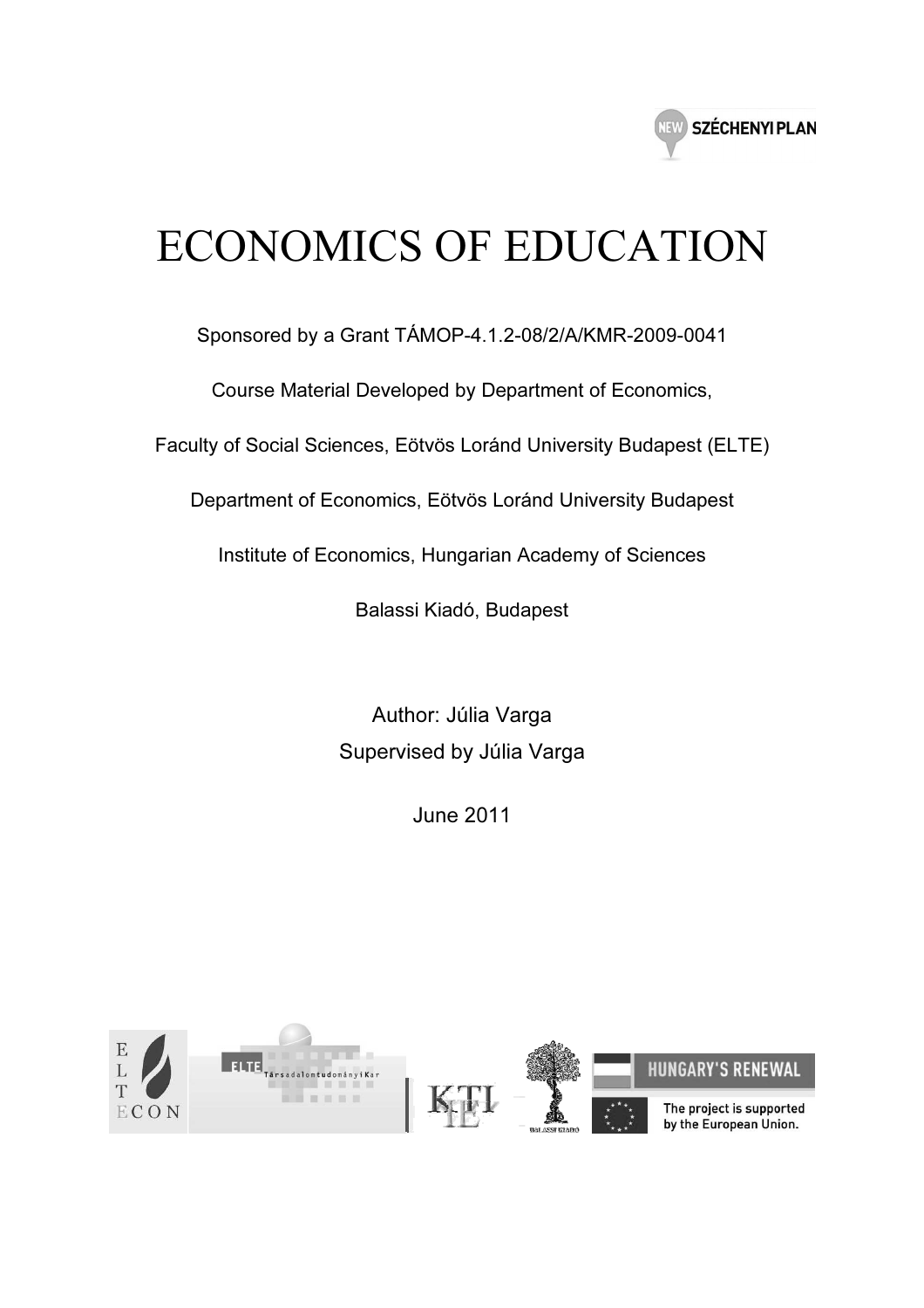# ECONOMICS OF EDUCATION

## Syllabus

#### Course objectives

The purpose of this course is to give an introduction to the economic analysis of education. In addition to the discussion of the theoretical problems of education economics students will learn about empirical analysis of policy issues. We will cover six broad areas 1. we will begin with an introduction to the economic theories about the economic value of education: the human capital theory, the screening/signalling models and the manpower requirement approach. 2. We will then discuss how the quantity and quality of education may contribute to economic growth, 3. methods for cost-benefit analysis of education; 4. theoretical problems of financing education; 5. methods for cost-effectiveness analysis of education and 6. teacher labour market.

#### **Outline**

- 1. Theories about the economic value of education I. Human capital theory. The value of human capital. Non-monetary benefits of education. Individual human capital investment decisions.
- 2. Human capital investment decisions by firms. General and firm specific training.
- 3. Government's human capital investment decisions. External benefits of education, market imperfections, the information problem.
- 4. Cost-benefit analysis of education 1. Costs of education. Benefits of education. Internal rate of return analysis. Net present value analysis. Empirical results.
- 5. Cost-benefit analysis 2. Earnings function. Measurement problems.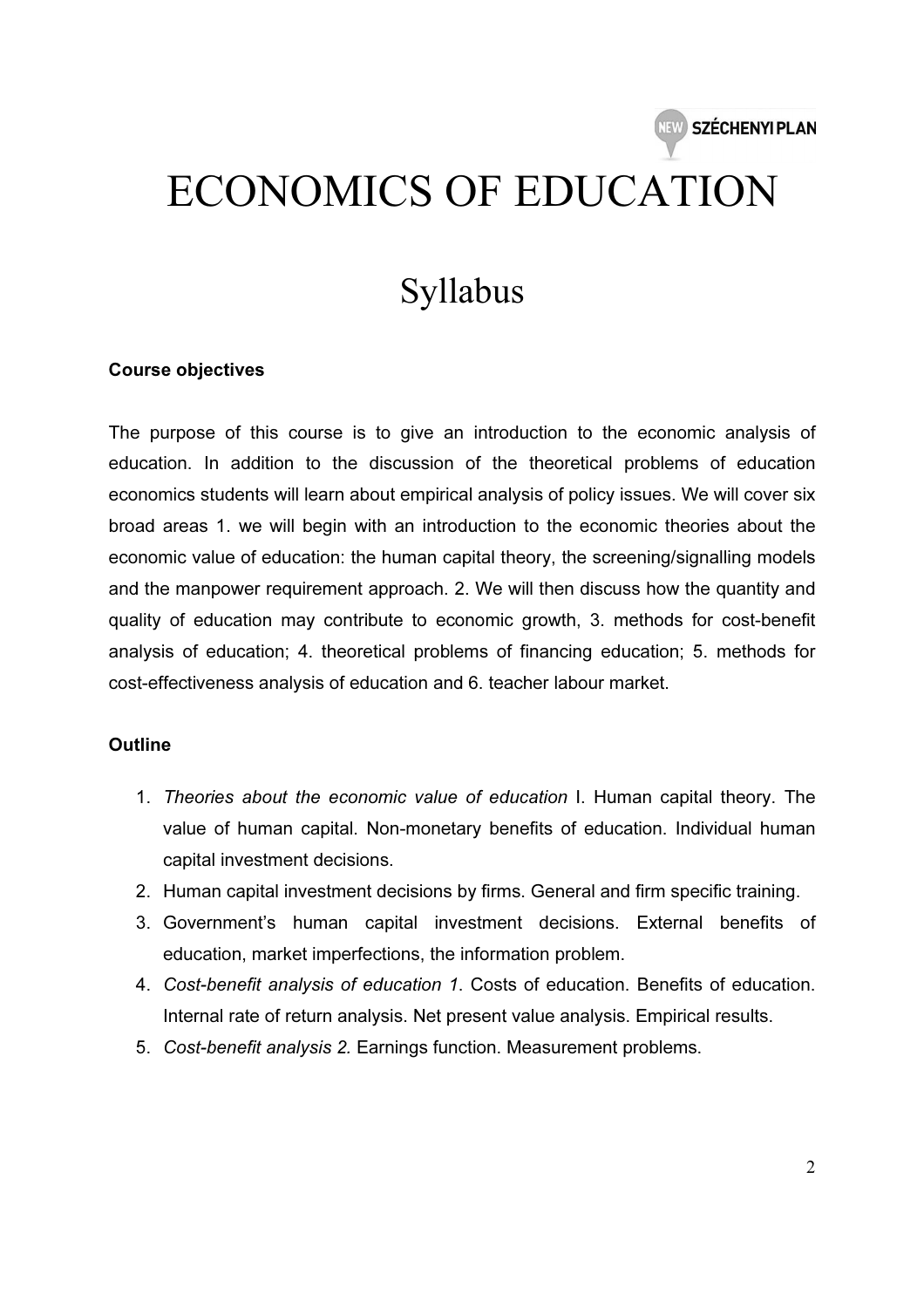- 6. Education and economic growth. The sources of economic growth. In what ways could education effect growth? Empirical estimates. Early estimates the aggregate production function. Recent advances in growth accounting
- 7. Theories about the economic value of education II. Screening, signalling models. Cost and benefits of screening /signalling. Empirical tests.
- 8. Theories about the economic value of education III. Manpower requirement approach, educational planning.
- 9. Financing education. Public and private sources. Allocating resources to different levels and types of education. Financing public education. The effect of the different forms of distributing government funding. The voucher system.
- 10. Financing higher education. Loans versus grants. Institutional versus student support.
- 11. Teacher labour market, teacher wages
- 12. Cost-efficiency analysis of education. Education production functions. Education cost functions. Efficient schools.
- 13. Education in Hungary.

### Readings

### Core:

VARGA, JÚLIA (1998): Oktatás-gazdaságtan. Közgazdasági Szemle Alapítvány http://www.kszemle.hu/kiadvany/Varga - Oktatas-gazdasagtan

Kézdi, Gábor: Education and Earnings. In: The Hungarian Labour Market. Review and Analysis. 2005. Infocus IEHA-OFA http://econ.core.hu/doc/mt/2005/en/infocus.pdf

VARGA, JÚLIA (1998): Oktatás-gazdaságtan. Közgazdasági Szemle Alapítvány http://www.kszemle.hu/kiadvany/Varga - Oktatas-gazdasagtan/